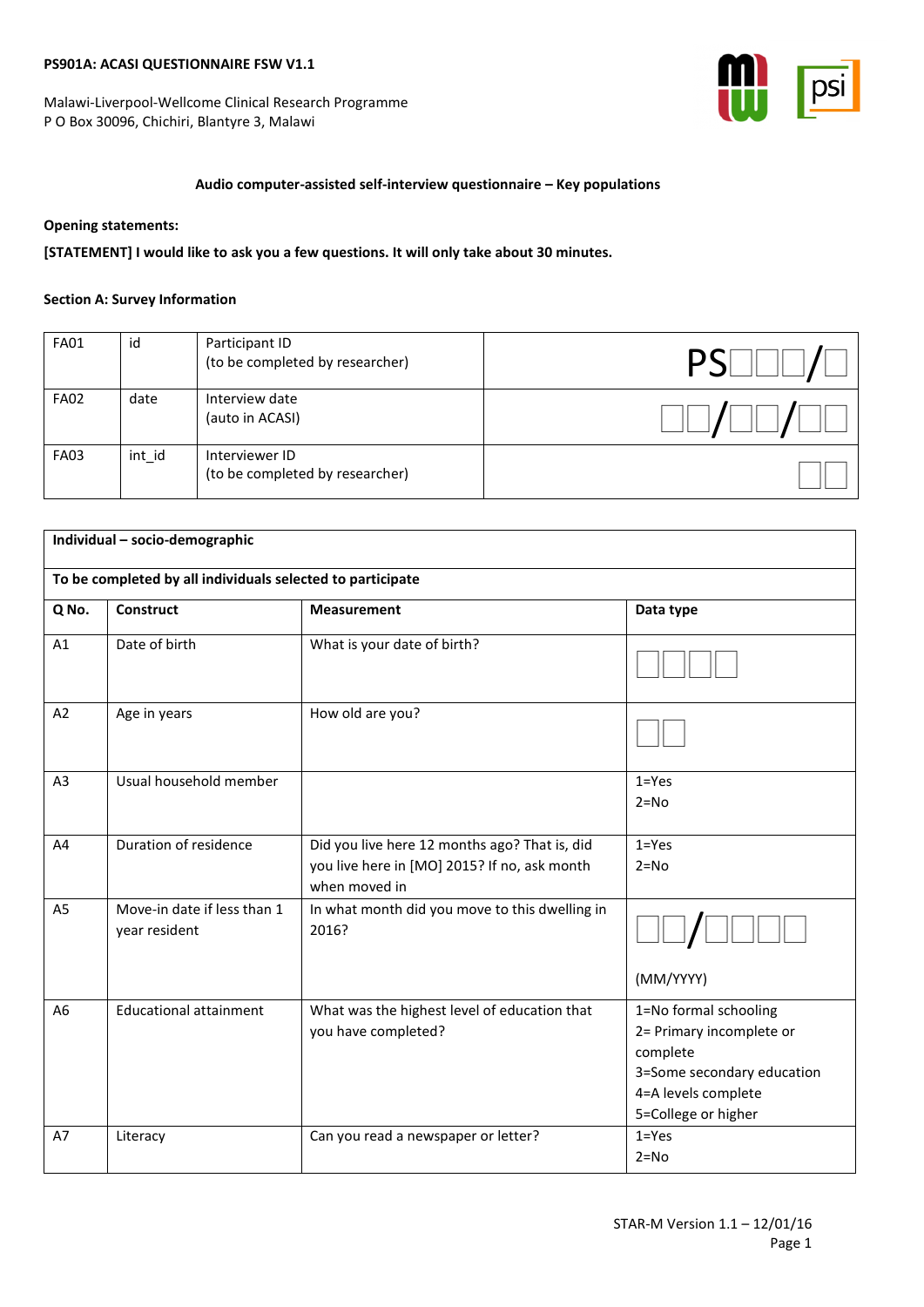

Malawi-Liverpool-Wellcome Clinical Research Programme P O Box 30096, Chichiri, Blantyre 3, Malawi

| A8  | <b>Employment status</b> | Do you receive a regular salary?                | $1 = Yes$                    |
|-----|--------------------------|-------------------------------------------------|------------------------------|
|     |                          | By regular salary, I mean money that is paid by | $2 = No$                     |
|     |                          | the employer daily, weekly, or monthly during   |                              |
|     |                          | the last two months or longer.                  |                              |
| A9  | Self-reported health     | How do you rate your general health?            | 1=Excellent                  |
|     |                          |                                                 | $2 = Good$                   |
|     |                          |                                                 | 3=Fair                       |
|     |                          |                                                 | 4=Poor                       |
| A10 | <b>Marital status</b>    | What is your current marital status?            | 1=Married                    |
|     |                          |                                                 | 2=Never married              |
|     |                          |                                                 | 3=Widowed/separated/divorced |
| A11 | Partnership              | How long have you been together with your       | $1 = 1$ year                 |
|     |                          | spouse/partner?                                 | $2=1-5$ years                |
|     |                          |                                                 | 3=More than 5 years          |
| A12 | Ever widowed             | Have you ever lost a spouse due to death?       | $1 = Yes$                    |
|     |                          |                                                 | $2 = No$                     |
| A13 | Children                 | Do you have any children?                       | $1 = Yes$                    |
|     |                          |                                                 | $2 = No$                     |

# **Individual - Sexual behavior**

#### **To be completed by all individuals selected to participate in the study**

Prompt: Now I would like to ask you questions about your sexual activity in order to gain a better understanding of some important life issues. Let me assure you that your answers are completely confidential and will not be told to anyone. If we should come to any question that you don't want to answer, just let me know and we will go to the next question.

| Q No.          | <b>Construct</b>         | Question                                       | Data type                  |
|----------------|--------------------------|------------------------------------------------|----------------------------|
| <b>B1</b>      | In partnership           | Do you have a steady partner?                  | $1 = Yes$                  |
|                |                          |                                                | $2 = No$                   |
| <b>B2</b>      | Steady partner - count   | If yes, how many steady partners have you had  |                            |
|                |                          | sex with in the last 3 months?                 |                            |
|                |                          |                                                |                            |
| B <sub>3</sub> | Condomless sex indicator | In the past 3 months has there been an         | 1=Condoms every time       |
|                | for each steady partner  | occasion when you did not use condoms with     | 2=Condoms some of the time |
|                |                          | your steady partner(s)?                        | 3=Don't want to answer     |
| <b>B4</b>      | Non-steady partner       | Apart from your steady partner(s), have you    | $1 = Yes$                  |
|                |                          | had sex with anyone else in the last 3 months? | $2 = No$                   |
| <b>B5</b>      | Count of non-steady      | If yes, with how many people apart from your   |                            |
|                | partners with condomless | steady partner have you had sex without using  |                            |
|                | sex                      | a condom, even if was only on one occasion?    |                            |

| Individual - Past testing                                               |
|-------------------------------------------------------------------------|
| To be completed by all individuals selected to participate in the study |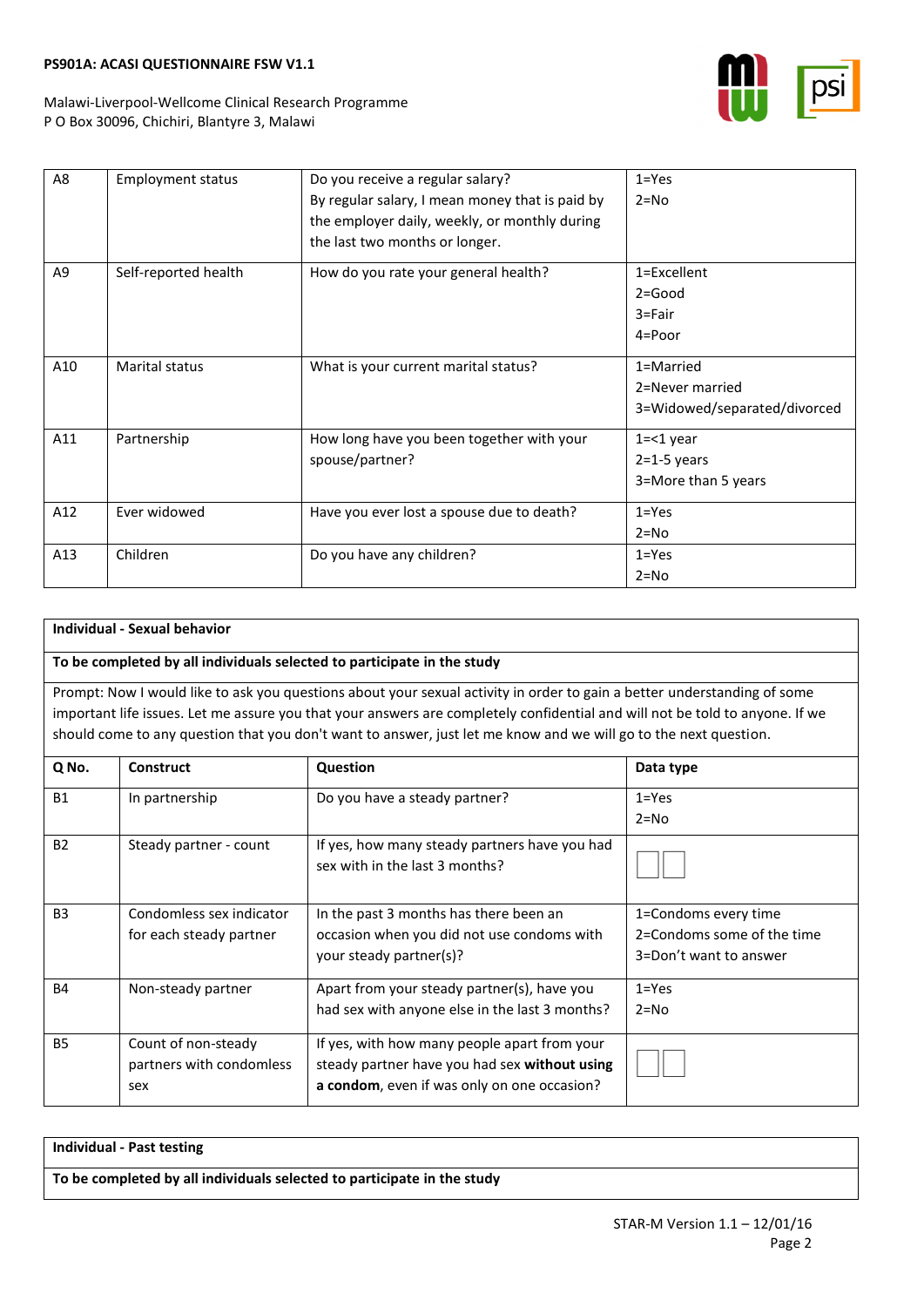

┑

| Prompt: Now I would like to ask you some questions about your experiences testing with HIV. |                                      |                                                                     |                                                                                                                                              |  |
|---------------------------------------------------------------------------------------------|--------------------------------------|---------------------------------------------------------------------|----------------------------------------------------------------------------------------------------------------------------------------------|--|
| Q No.                                                                                       | <b>Construct</b>                     | <b>Measurement</b>                                                  | Data type                                                                                                                                    |  |
| C1                                                                                          | Ever tested for HIV                  | Have you ever been tested for HIV?                                  | $1 = Yes$<br>$2 = No$                                                                                                                        |  |
| C <sub>2</sub>                                                                              | Thought about testing                | Have you thought about testing for HIV<br>before?                   | $1 = Yes$<br>$2 = No$                                                                                                                        |  |
| C <sub>3</sub>                                                                              | Why not tested?                      | What best describes why you haven't tested<br>for HIV?              | 1=Not at risk of being HIV+<br>2=Partner won't let me test<br>3=Other family won't let me test<br>4=Not a dignified thing to do at<br>my age |  |
| C <sub>2</sub>                                                                              | Testing in last twelve<br>months     | In the last 12 months, how many times have<br>you tested for HIV?   |                                                                                                                                              |  |
| C <sub>3</sub>                                                                              | Know results                         | Do you know the results of your last HIV test                       | $1 = Yes$<br>$2 = No$                                                                                                                        |  |
| C <sub>4</sub>                                                                              | Lifetime test count                  | In total, how many HIV tests have you had in<br>your lifetime       |                                                                                                                                              |  |
| C <sub>5</sub>                                                                              | Partner test                         | In the past 12 months, has your partner<br>tested for HIV?          | $1 = Yes$<br>$2 = No$                                                                                                                        |  |
| C <sub>6</sub>                                                                              | Partner status known                 | Do you know the result of your partner's<br>[most recent] HIV test? | $1 = Yes$<br>$2 = No$                                                                                                                        |  |
| C7                                                                                          | Partner knows respondent's<br>status | Does your partner know your HIV status?                             | $1 = Yes$<br>$2 = No$                                                                                                                        |  |
| C8                                                                                          | Tested with partner                  | Have you ever tested for HIV with your<br>partner?                  | $1 = Yes$<br>$2 = No$                                                                                                                        |  |

|                | Individual - HIV self-testing                                           |                                                       |                                                                                                                                                                        |  |  |
|----------------|-------------------------------------------------------------------------|-------------------------------------------------------|------------------------------------------------------------------------------------------------------------------------------------------------------------------------|--|--|
|                | To be completed by all individuals selected to participate in the study |                                                       |                                                                                                                                                                        |  |  |
| status.        |                                                                         |                                                       | Prompt: Now I am going to ask you questions about your recent HIV self-testing experience. I will not ask you about your HIV                                           |  |  |
| D1             | selftest others                                                         | Did you perform the self-test with<br>anyone else?    | $1 = Yes$<br>$2 = No$                                                                                                                                                  |  |  |
| D <sub>2</sub> | selftest who                                                            | Who was with you when you<br>performed the self-test? | $1 =$ Client<br>$2 =$ Peer distributor<br>$3 =$ Employer<br>$4 =$ Immediate family<br>$5$ = Extended family<br>$6$ = Friend or neighbor<br>$7$ = Partner<br>$8 = Peer$ |  |  |
| D <sub>3</sub> | selftest_persuade                                                       | Were you persuaded by anyone to<br>self-test?         | $1 = Yes$<br>$2 = No$                                                                                                                                                  |  |  |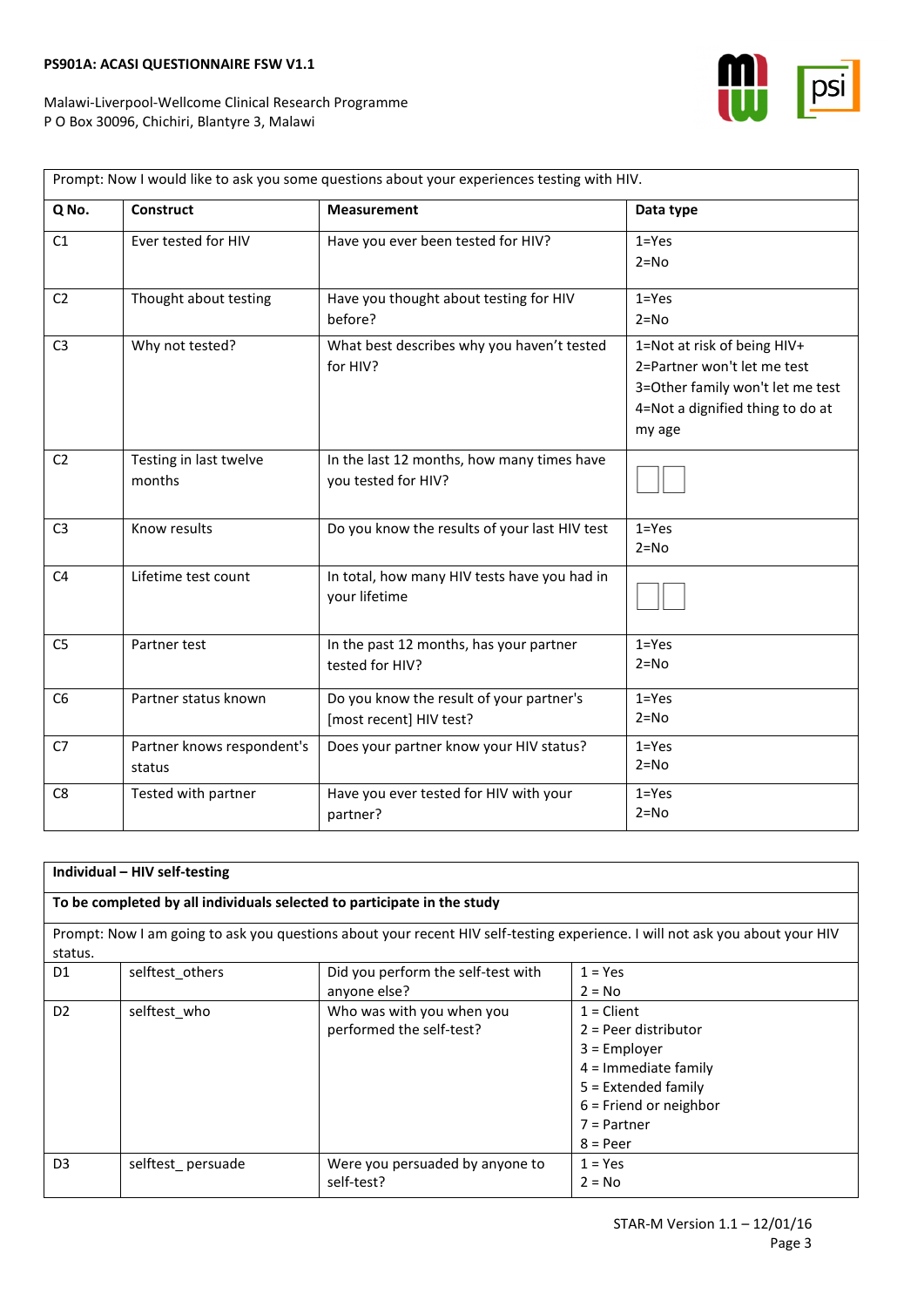Malawi-Liverpool-Wellcome Clinical Research Programme P O Box 30096, Chichiri, Blantyre 3, Malawi

| D <sub>4</sub>  | selftest_persuade_who            | Who persuaded you to self-test?                                                   | $1 =$ Client<br>$2 = Peer$ distributor<br>$3 =$ Employer<br>$4 =$ Immediate family<br>$5 =$ Extended family<br>$6$ = Friend or neighbor<br>$7 =$ Partner<br>$8 = Peer$ |                                                                                                                              |
|-----------------|----------------------------------|-----------------------------------------------------------------------------------|------------------------------------------------------------------------------------------------------------------------------------------------------------------------|------------------------------------------------------------------------------------------------------------------------------|
| D <sub>5</sub>  | selftest_forced                  | Were you forced by anyone to self-<br>test?                                       | $1 = Yes$<br>$2 = No$                                                                                                                                                  |                                                                                                                              |
| D <sub>6</sub>  | selftest forced who              | Who forced you to self-test?                                                      | $1 =$ Client<br>$2 = Peer$ distributor<br>$3 =$ Employer<br>$4 =$ Immediate family<br>$5 =$ Extended family<br>$6$ = Friend or neighbor<br>$7$ = Partner<br>$8 = Peer$ |                                                                                                                              |
| D7              | share                            | Did you share the results with<br>anyone?                                         | $1 = Yes$<br>$2 = No$                                                                                                                                                  |                                                                                                                              |
| D8              | share_who                        | To whom did you share your results?                                               | $1 =$ Client<br>$2 = Peer$ distributor<br>$3 =$ Employer<br>$4 =$ Immediate family<br>$5 =$ Extended family<br>$6$ = Friend or neighbor<br>$7 =$ Partner<br>$8 = Peer$ | □1-Yes □2-No<br>□1-Yes □2-No<br>□1-Yes □2-No<br>□1-Yes □2-No<br>□1-Yes □2-No<br>□1-Yes □2-No<br>□1-Yes □2-No<br>□1-Yes □2-No |
| D <sub>9</sub>  | share_forced                     | Were you forced by anyone to share<br>your results?                               | $1 = Yes$<br>$2 = No$                                                                                                                                                  |                                                                                                                              |
| D <sub>10</sub> | share_forced_who                 | Were you forced by any of these to<br>share your results with them:               | $1 =$ Client<br>$2 = Peer$ distributor<br>$3 =$ Employer<br>$4 =$ Immediate family<br>5 = Extended family<br>$6$ = Friend or neighbor<br>$7$ = Partner<br>$8 = Peer$   | □1-Yes □2-No<br>□1-Yes □2-No<br>□1-Yes □2-No<br>□1-Yes □2-No<br>□1-Yes □2-No<br>□1-Yes □2-No<br>□1-Yes □2-No<br>□1-Yes □2-No |
| D11             | Share_violence                   | Did you experience any violence<br>after sharing your HIV status with<br>someone? | $1 = Yes$<br>$2 = No$                                                                                                                                                  |                                                                                                                              |
| D12             | share_positive_stable<br>partner | If you were HIV positive, would you<br>tell your long term stable partner?        | $1 = Yes$<br>$2 = No$                                                                                                                                                  |                                                                                                                              |
| D13             | share_positive_other<br>partner  | If you were HIV positive, would you<br>tell your other partners?                  | $1 = Yes$<br>$2 = No$                                                                                                                                                  |                                                                                                                              |

**Individual – social harms**

**To be completed by all individuals selected to participate**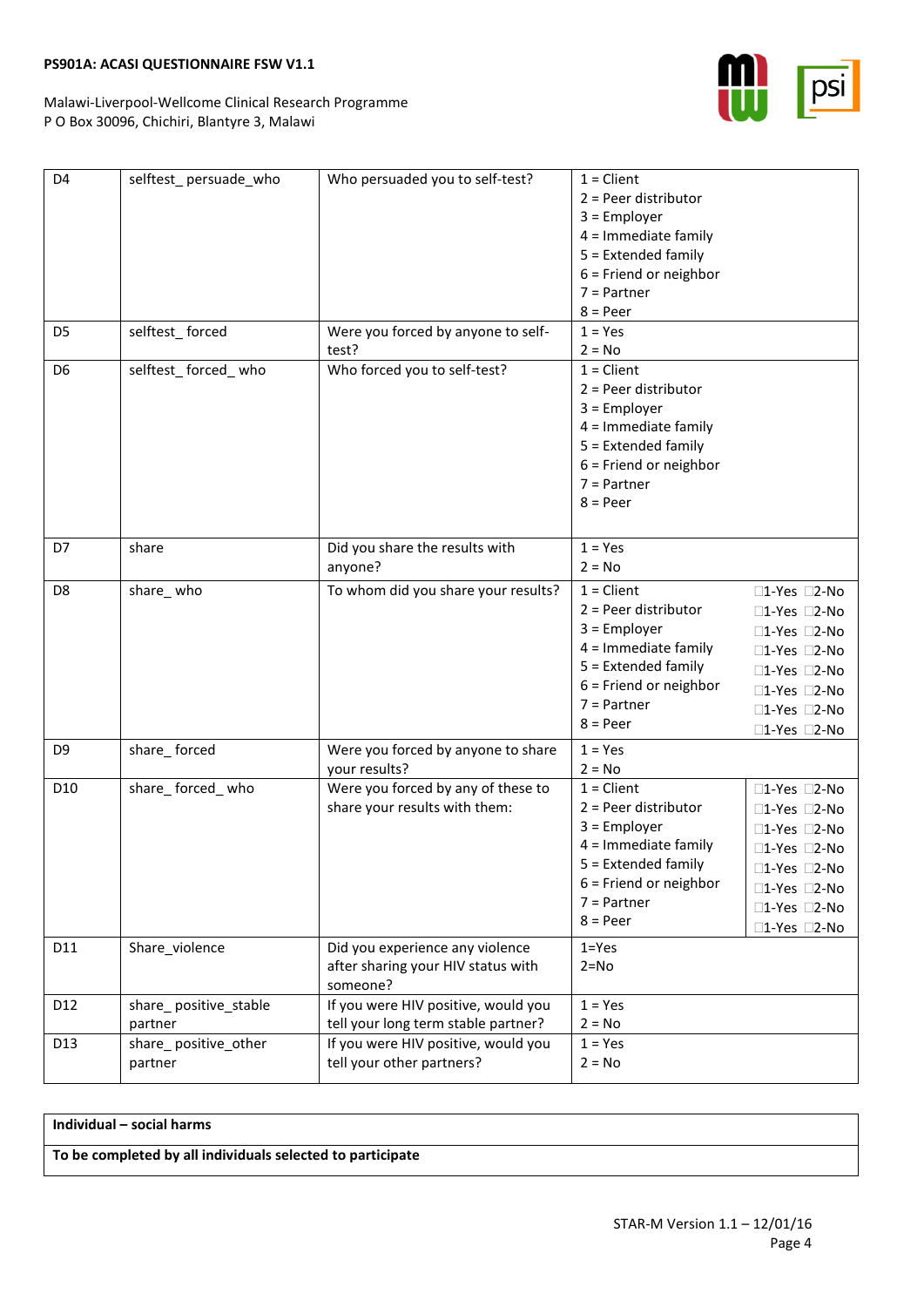

|                |                           | Prompt: Now I would like to ask you some questions about social harms and whether you have experienced any in the past 3<br>months. Social harms refer to any emotional, physical and sexual violence. |                                                                                                                                                                                |
|----------------|---------------------------|--------------------------------------------------------------------------------------------------------------------------------------------------------------------------------------------------------|--------------------------------------------------------------------------------------------------------------------------------------------------------------------------------|
| Q No.          | <b>Construct</b>          | <b>Measurement</b>                                                                                                                                                                                     | Data type                                                                                                                                                                      |
| E <sub>1</sub> | <b>Emotional violence</b> | In the past 3 months, has anyone insulted<br>you, threatened you, made you feel<br>inadequate or yelled at you?                                                                                        | $1 =$ Never<br>2=Rarely<br>3=Sometimes<br>4=Frequently                                                                                                                         |
| E <sub>2</sub> | Emot_violence_who         | If yes, who                                                                                                                                                                                            | 1= Steady partner<br>2=Other partner<br>$3 = Pimp$<br>4=Friend<br>5=Family member<br>6=Neighbour<br>7=Police<br>8=Health worker<br>9=unknown people                            |
| E <sub>3</sub> | Emot_violence_HIVST       | Is this violence directly attributed to HIVST?                                                                                                                                                         | $1 = Yes$<br>$2 = No$<br>3=No response                                                                                                                                         |
| E4             | Emot_support              | Did you seek any support or services when<br>you experienced this violence?                                                                                                                            | $1 = Yes$<br>$2 = No$<br>3=No response                                                                                                                                         |
| E <sub>5</sub> | Emot_support_type         | What help or services did you sought?                                                                                                                                                                  | 1=Support from family member<br>2=support from friends<br>3=Faith leader<br>$4 = NGO$<br>5=Human rights commission<br>6=public/private Hospital<br>7=Specific medical services |
| E <sub>6</sub> | Emot_violence             | In the past 3 months, has anyone made you<br>feel threatened, fearful or in danger?                                                                                                                    | 1=Never<br>2=Rarely<br>3=Sometimes<br>4=Frequently                                                                                                                             |
| E7             | Emot_violence_who         | If yes, who                                                                                                                                                                                            | 1= Steady partner<br>2=Other partner<br>3=Pimp<br>4=Friend<br>5=Family member<br>6=Neighbour<br>7=Police<br>8=Health worker<br>9=unknown people                                |
| E8             | Emot_violence_HIVST       | Is this violence directly attributed to HIVST?                                                                                                                                                         | $1 = Yes$<br>$2 = No$<br>3=No response                                                                                                                                         |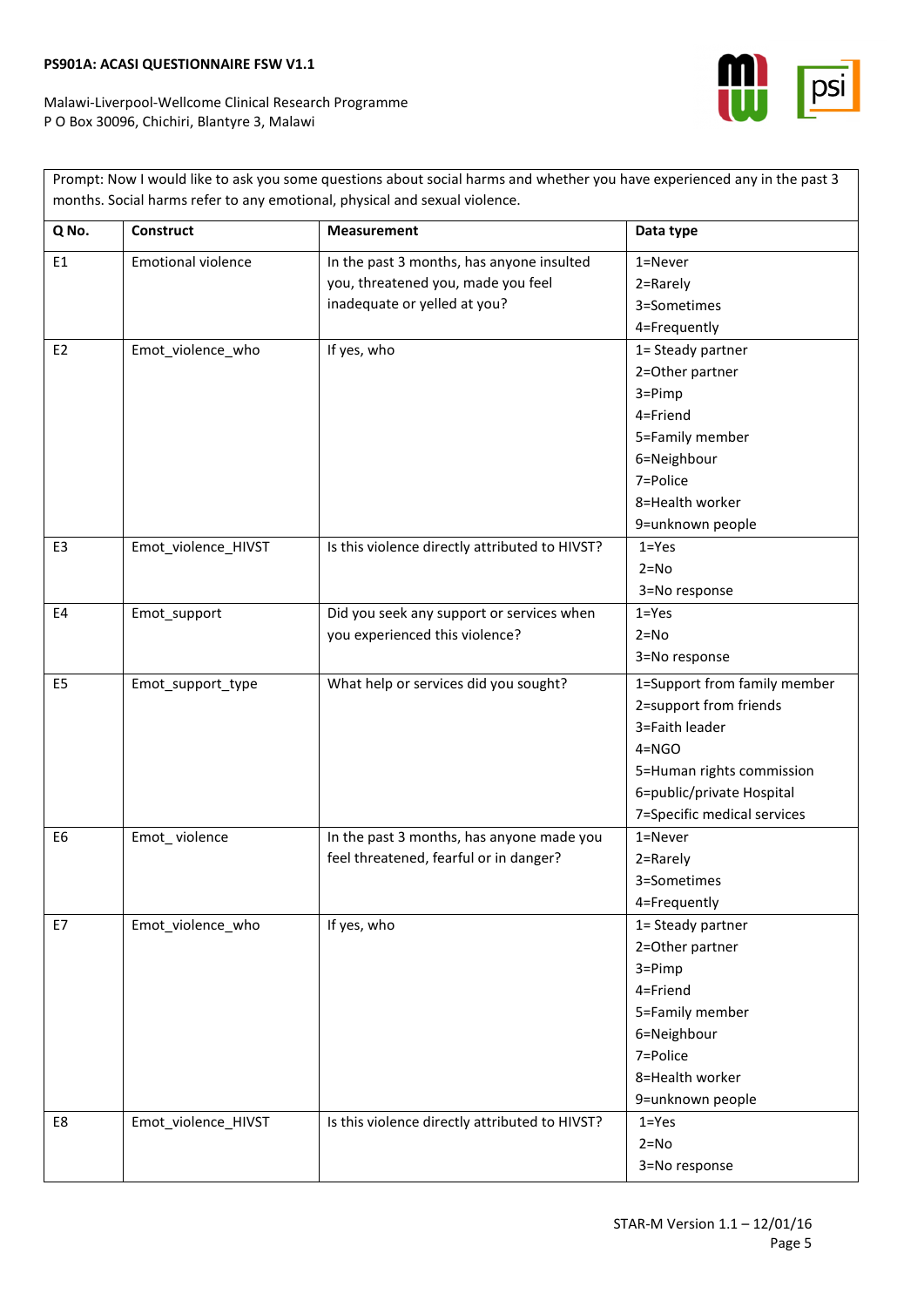

٦

| E9  | Emot_support       | Did you seek any support or services when      | $1 = Yes$                    |
|-----|--------------------|------------------------------------------------|------------------------------|
|     |                    | you experienced this violence?                 | $2 = No$                     |
|     |                    |                                                | 3=No response                |
| E10 | Emot_support_type  | What help or services did you sought?          | 1=Support from family member |
|     |                    |                                                | 2=support from friends       |
|     |                    |                                                | 3=Faith leader               |
|     |                    |                                                | $4 = NGO$                    |
|     |                    |                                                | 5=Human rights commission    |
|     |                    |                                                | 6=public/private Hospital    |
|     |                    |                                                | 7=Specific medical services  |
| E11 | Physical violence  | In the past 3 months, has anyone slapped       | $1 =$ Never                  |
|     |                    | you, punched you, hit you, or caused you any   | 2=Rarely                     |
|     |                    | other type of physical harm?                   | 3=Sometimes                  |
|     |                    |                                                | 4=Frequently                 |
| E12 | Phy_violence_who   | If yes, who                                    | 1= Steady partner            |
|     |                    |                                                | 2=Other partner              |
|     |                    |                                                | 3=Pimp                       |
|     |                    |                                                | 4=Friend                     |
|     |                    |                                                | 5=Family member              |
|     |                    |                                                | 6=Neighbour                  |
|     |                    |                                                | 7=Police                     |
|     |                    |                                                | 8=Health worker              |
|     |                    |                                                | 9=unknown people             |
| E13 | Phy_violence_HIVST | Is this violence directly attributed to HIVST? | $1 = Yes$                    |
|     |                    |                                                | $2 = No$                     |
|     |                    |                                                | 3=No response                |
| E14 | phy_support        | Did you seek any support or services when      | $1 = Yes$                    |
|     |                    | you experienced this violence?                 | $2 = No$                     |
|     |                    |                                                | 3=No response                |
| E15 | phy support type   | What help or services did you sought?          | 1=Support from family member |
|     |                    |                                                | 2=support from friends       |
|     |                    |                                                | 3=Faith leader               |
|     |                    |                                                | $4 = NGO$                    |
|     |                    |                                                | 5=Human rights commission    |
|     |                    |                                                | 6=public/private Hospital    |
|     |                    |                                                | 7=Specific medical services  |
| E16 | Sexual violence    | In the past 3 months, has anyone forced or     | 1=Never                      |
|     |                    | coerced you to have sexual relations against   | 2=Rarely                     |
|     |                    | your will?                                     | 3=Sometimes                  |
|     |                    |                                                | 4=Frequently                 |
| E12 | Sex violence who   | If yes, who                                    | 1= Steady partner            |
|     |                    |                                                | 2=Other partner              |
|     |                    |                                                | 3=Pimp                       |
|     |                    |                                                | 4=Friend                     |
|     |                    |                                                |                              |
|     |                    |                                                | 5=Family member              |
|     |                    |                                                | 6=Neighbour                  |
|     |                    |                                                | 7=Police                     |